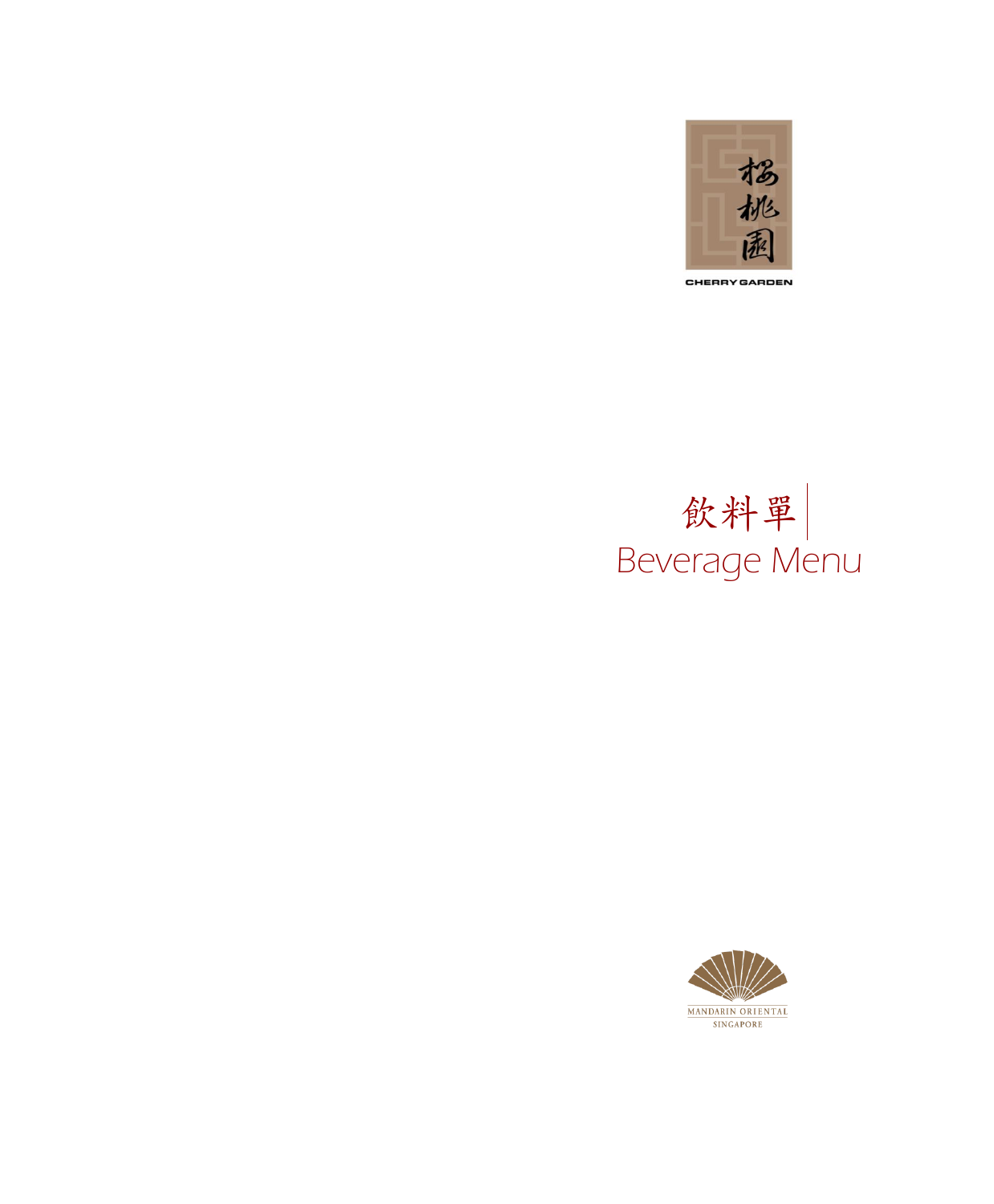### Rice Wine

### Chinese Wine

| 女兒紅八年<br>Nu Er Hong 8 years 600ml                                                                              | 88             |
|----------------------------------------------------------------------------------------------------------------|----------------|
| 女兒紅<br>Nu Er Hong 750ml                                                                                        | 115            |
| 經典女兒紅<br>Premium Nu Er Hong 500ml                                                                              | 145            |
| 紹興花雕酒<br>Shao Hsing Hua Tiao Chiew 180ml<br>Shao Hsing Hua Tiao Chiew 375ml<br>Shao Hsing Hua Tiao Chiew 750ml | 28<br>45<br>82 |
| 越王臺紹興酒<br>Yue Wang Tai Shao Xing Jiu 150ml<br>Yue Wang Tai Shao Xing Jiu 350ml                                 | 27<br>63       |
| 貴州茅臺酒<br>Kweichow Moutai                                                                                       | 648            |
| 五糧液<br>Wu Liang Ye                                                                                             | 688            |
| Sake (300ml)                                                                                                   |                |
| Kamotsuru                                                                                                      | 60             |
| Yamada Nishiki Tokubetsu Honjozo                                                                               | 60             |
| Hakkaisan Junmai Ginjo                                                                                         | 100            |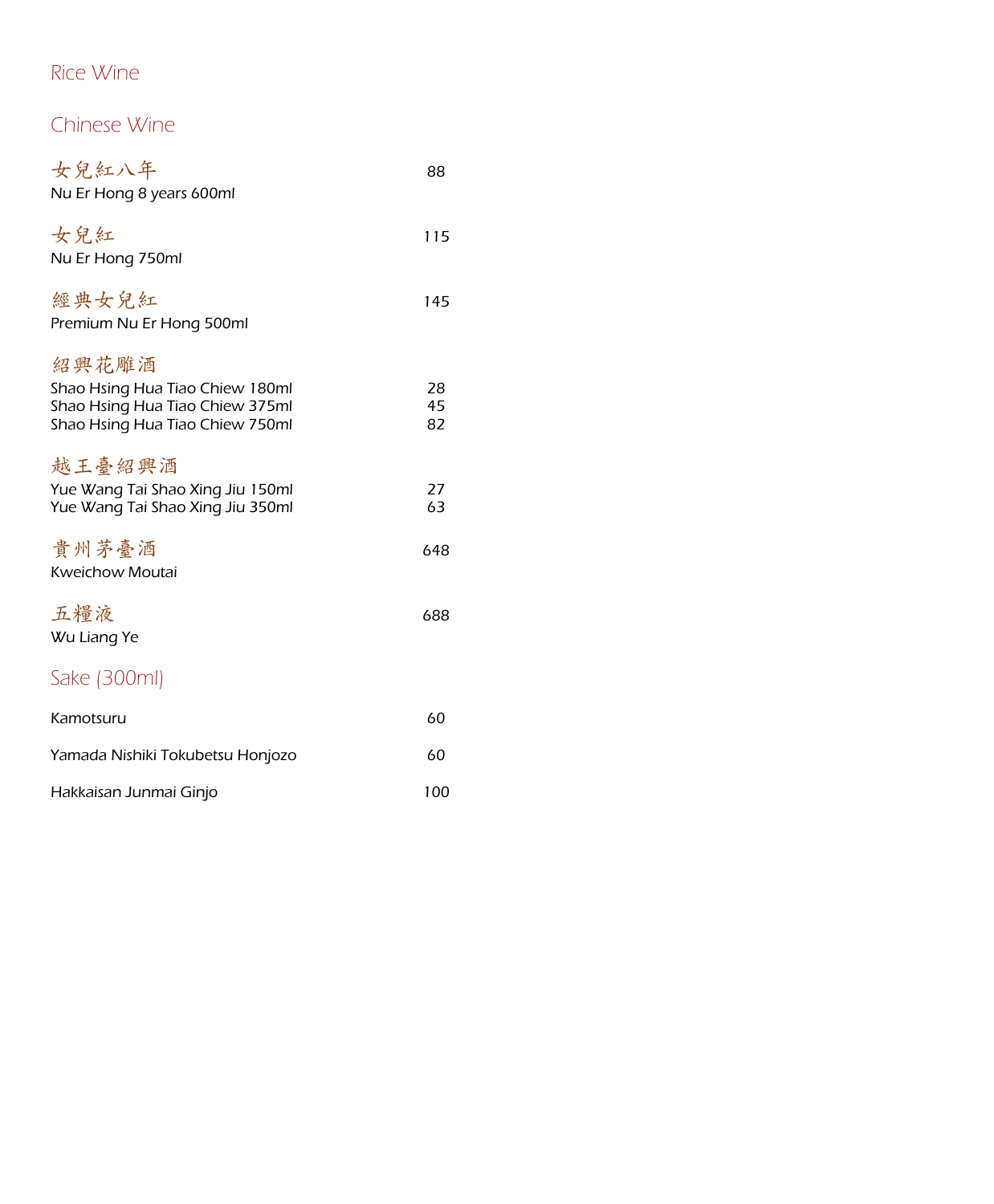| <b>Wine Selection</b>                                                            |             | Glass Bottle |
|----------------------------------------------------------------------------------|-------------|--------------|
| Champagne<br>"R" de Ruinart<br>Reims, France                                     | 150ml<br>34 | 750ml<br>170 |
| White Wine<br>Chardonnay, Carpineto Farnito<br>Tuscany, Italy                    | 24          | 120          |
| Riesling, Engelsberg, Huber<br>Traisental DAC, Austria                           | 24          | 120          |
| Pinot Grigio, Santa Margherita<br>Veneto, Italy                                  | 24          | 120          |
| Sauvignon Blanc, Shaw & Smith<br>Adelaide, Australia                             | 24          | 120          |
| Rose Wine<br>Moulin de Gassac, Guilhem Rosé<br>Languedoc Roussillon, France      | 24          | 120          |
| <b>Red Wine</b><br>Cabernet Sauvignon, Montes Alpha<br>Colchaqua Valley, Chile   | 24          | 120          |
| Sangiovese, Carpineto Chianti Classico<br>Tuscany, Italy                         | 24          | 120          |
| Shiraz Viognier, Yalumba<br>Eden Valley, Australia                               | 24          | 120          |
| Pinot Noir, Lethbridge<br>Geelong, Australia                                     | 26          | 130          |
| <b>Sparkling Wine</b><br>Prosecco, Nino Franco, Rustico<br>Valdobaddiane, Italy  | 24          | 120          |
| <b>Sweet Wine</b><br>La Spinetta, Biancospino, Moscato d'Asti<br>Piedmont, Italy | 24          | 120          |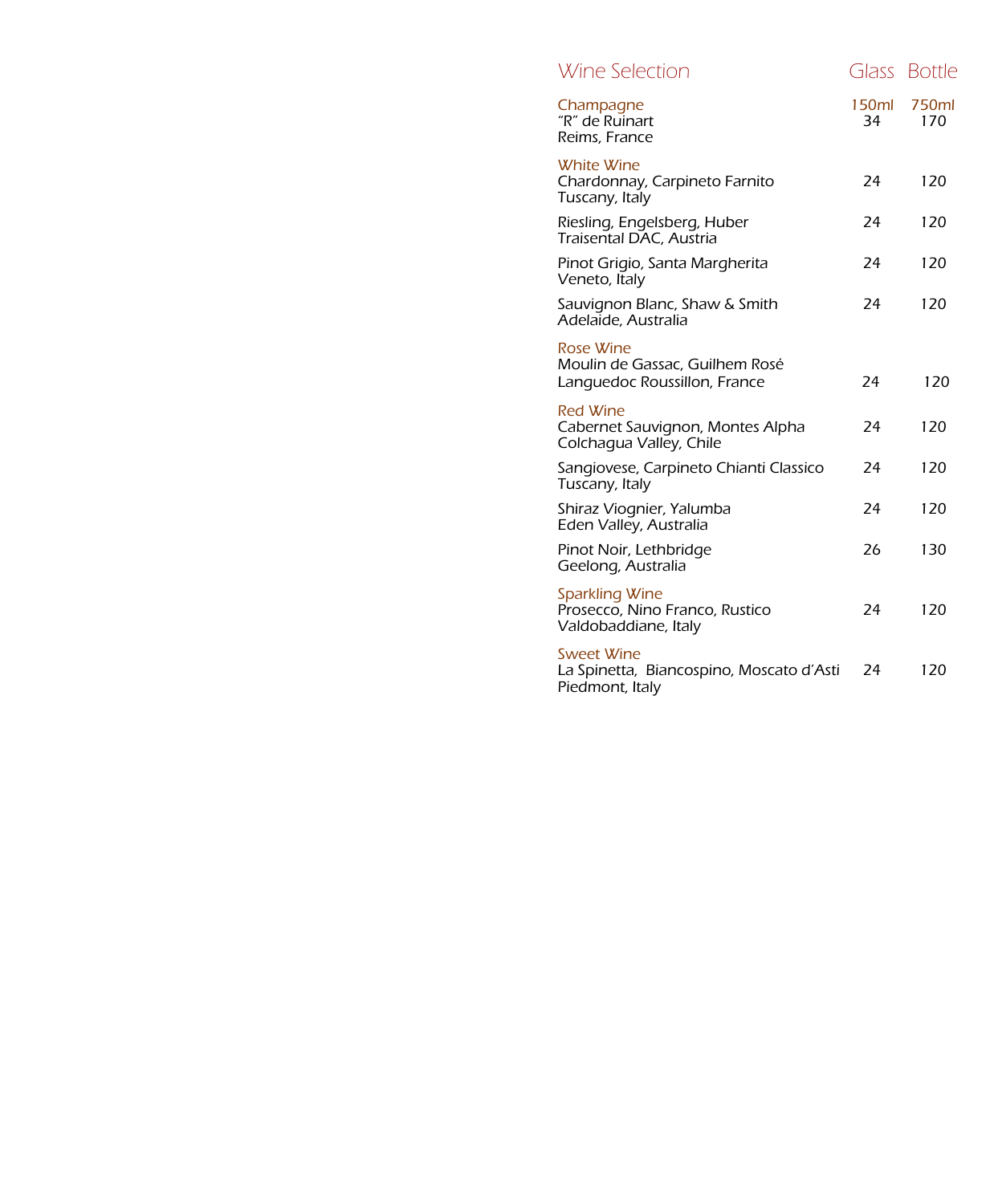# Beer

| Singapore          | Tiger Beer 330ml<br>Tiger Beer 500ml | 18<br>22 |
|--------------------|--------------------------------------|----------|
| China              | <b>Tsing Tao</b>                     | 17       |
| <b>Denmark</b>     | Carlsberg                            | 17       |
| Ireland            | <b>Guinness Stout</b>                | 22       |
| Japan              | Asahi                                | 17       |
| <b>Netherlands</b> | Heineken<br>Heineken (Non Alcoholic) | 17<br>14 |
| <b>Thailand</b>    | Singha                               | 17       |
| Cider              |                                      |          |
| France             | La Chouette                          | 24       |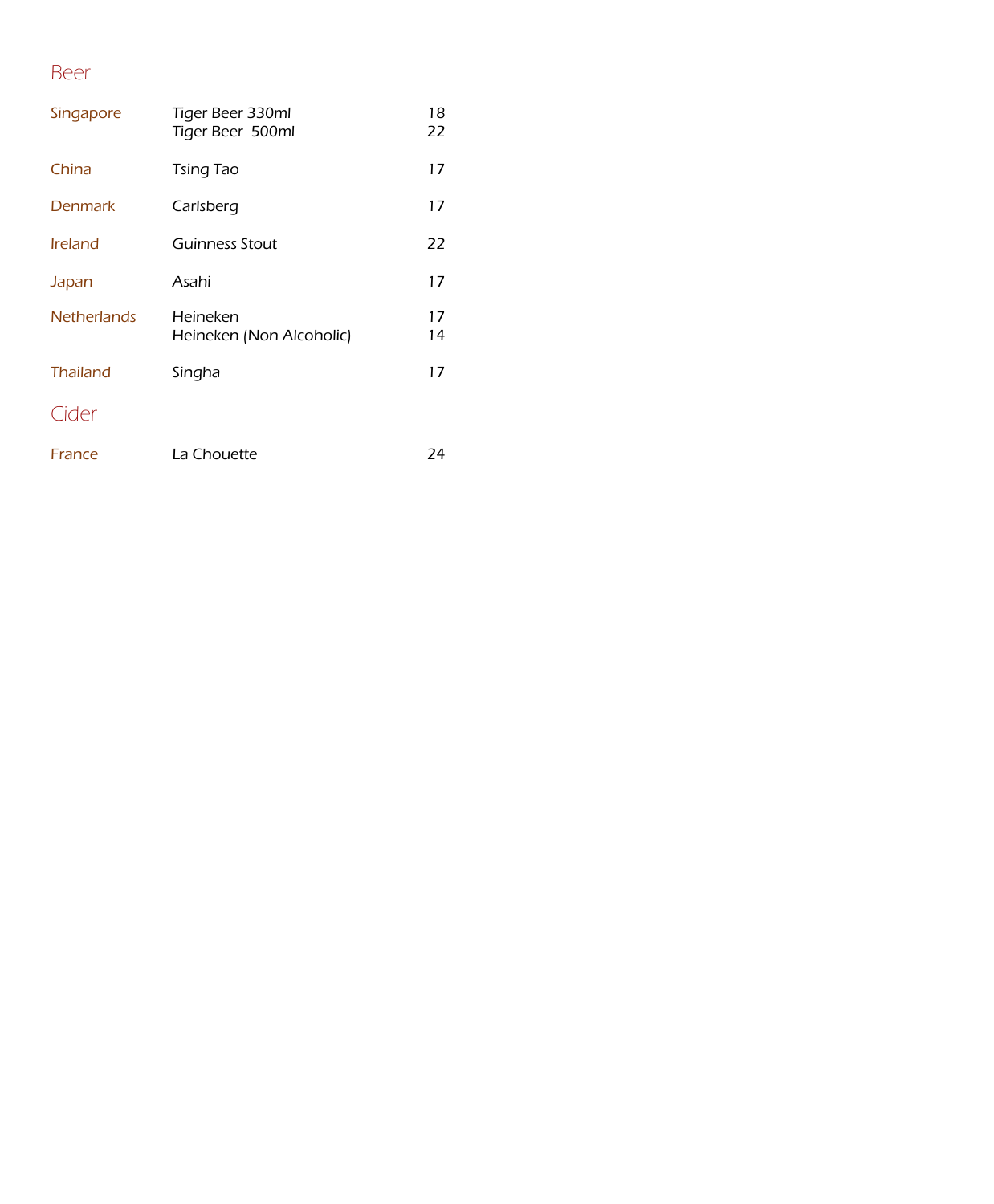# Apéritif and Anisé

| Campari               | 22. |
|-----------------------|-----|
| Martini Bianco, Rosso | 22. |
| Pernod                | 22. |
| Pimm's No.1           | 22. |
| Aperol                | 22. |
| Fernet Branca         | 22. |
|                       |     |

# Vodka<br>Tried f. T

| Tried & True, France | 22. |
|----------------------|-----|
| Absolut, Sweden.     | 23. |
| Grey Goose, France   | 25. |
| Belvedere, Poland    | 25  |

# Gin

| Widges, England                | 22 |
|--------------------------------|----|
| Bombay Sapphire, England       | 23 |
| Tangueray, Scotland            | 23 |
| Hendrick's, Scotland           | 27 |
| Tangueray No.10, Scotland      | 28 |
| Ki No Bi, Kyoto Dry Gin, Japan | 30 |
| Brass Lion, Singapore          | 32 |
| Monkey 47, Germany             | 32 |
|                                |    |

# Tequila

| Arquicecto Blanco    | 77 |
|----------------------|----|
| Patrón Reposado      | 31 |
| Patrón Silver        | 30 |
| Patrón Añejo         | 32 |
| Patrón Gran Platinum | 62 |

### Rum

| Havana Club, Cuba               | 77 |
|---------------------------------|----|
| Cachaca, 51, Brazil             | 22 |
| Mekhong, Thailand               | 23 |
| Bacardi White, Cuba             | 23 |
| Plantation Panama 2004          | 24 |
| Zacapa Centenario XO, Guatemala | 42 |
|                                 |    |

#### Liqueur

| Disaronno Amaretto                | 22 |
|-----------------------------------|----|
| Limoncello Naturalmente           | 22 |
| <b>Baileys</b>                    | 22 |
| Drambuie                          | 22 |
| Frangelico                        | 22 |
| <b>Grand Marnier</b>              | 22 |
| Cointreau                         | 22 |
| Jägermeister                      | 22 |
| Sambucca Vaccari                  | 22 |
| Southern Comfort                  | 22 |
| Tia Maria                         | 22 |
| Chartreuse, Green                 | 22 |
| Chartreuse, Yellow                | 24 |
| La Fée Absinthe Parisienne        | 36 |
| Grand Marnier Cuvée du Centenaire | 38 |
|                                   |    |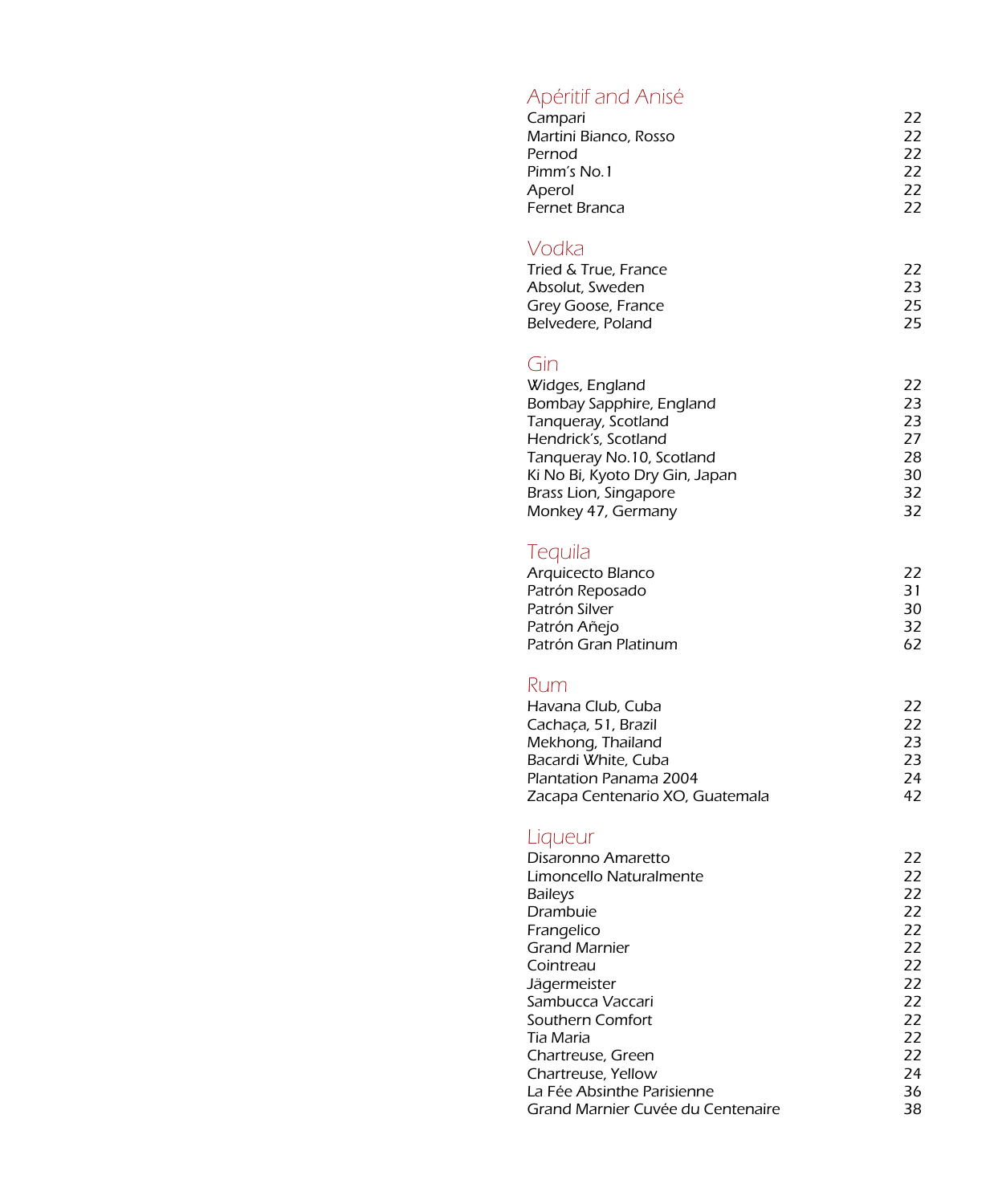| Single Malt – Lowland              |     | Port and Sherry                               |     |
|------------------------------------|-----|-----------------------------------------------|-----|
| Glenkinchie 12 Years               | 29  | Emilio Lustau, Puerto Fino NV                 | 18  |
| Auchentoshan 3 Woods               | 35  | Emilio Lustau, Dry Oloroso NV                 | 22  |
|                                    |     | Emilio Lustau, Moscatel "Emilin"              | 23  |
| Single Grain - Lowland             |     | Quinta Do Noval, Ruby                         | 20  |
| Haig Club                          | 31  | Quinta Do Noval, Colheita 2000                | 32  |
|                                    |     |                                               |     |
| Single Malt – Highland             |     | Calvados                                      |     |
| Glenmorangie 10 Years              | 30  | Calvados Cœur de Lion                         | 18  |
| Glenmorangie Quinata Ruban         | 32  |                                               |     |
| <b>Highland Park 12 Years</b>      | 30  |                                               |     |
| Glenmorangie Lasanta               | 30  | Cognac                                        |     |
| Macallan 12 Years                  | 30  | <b>Henessy VSOP</b>                           | 35  |
| Macallan 18 Years                  | 59  | Rémy Martin VSOP                              | 29  |
|                                    |     | Martell VSOP                                  | 33  |
|                                    |     | Tesseron Lot No. 76 XO Traditional            | 39  |
| Single Malt – Islay                |     | Henessy XO                                    | 60  |
| Ardbeg 10 Years                    | 30  | Rémy Martin XO                                | 48  |
| Bowmore 12 Years                   | 30  | Martell Cordon Bleu                           | 54  |
| Laphroaig 10 Years                 | 32  | <b>Henessy Richard</b>                        | 752 |
|                                    |     |                                               |     |
| Single Malt - Speyside             |     | Armagnac                                      |     |
| Glenfiddich 12 Years               | 28  | Domaine Les Bidets, L'Encantada 1986          | 42  |
| The Glenlivet 12 Years             | 30  |                                               |     |
| Single Malt - Campbeltown          |     | Nonino Grappa                                 |     |
|                                    |     | Garofoli Grappa Rosso Conero                  | 24  |
| Springbank 15 Years                | 40  | Michele Chiarlo Grappa Palais Moscato D' Asti | 28  |
|                                    |     | Antinori Grappa Tignanello                    | 28  |
| Blended Scotch Whisky              |     |                                               |     |
| <b>Famous Grouse</b>               | 22  |                                               |     |
| Johnnie Walker Black Label         | 25  | <b>Still Mineral Water</b>                    |     |
| Chivas Regal 12 Years              | 23  | Acqua Panna (500ml)                           | 14  |
| Chivas Regal 18 Years              | 34  | Acqua Panna (750ml)                           | 16  |
| Johnnie Walker Blue Label          | 52  |                                               |     |
| Chivas Regal Royal Salute 21 Years | 54  | Sparkling Mineral Water                       |     |
|                                    |     | San Pellegrino (500ml)                        | 14  |
| <b>Bourbon</b>                     |     | San Pellegrino (750ml)                        | 16  |
| Jim Beam, Kentucky                 | 22  |                                               |     |
|                                    |     |                                               |     |
| Jack Daniels, Tennessee            | 26  | Soft Drinks                                   | 8   |
| Maker's Mark, Kentucky             | 26  | Coca Cola                                     |     |
|                                    |     | Coca Cola light                               |     |
| Irish Whiskey                      |     | Coca Cola Zero                                |     |
| <b>Bushmills Original</b>          | 23  | Sprite                                        |     |
| John Jameson                       | 24  | Schweppes bitter lemon                        |     |
|                                    |     | Schweppes ginger ale                          |     |
| Canadian Whisky                    |     | Schweppes soda                                |     |
| Canadian Club                      | 22  | Schweppes tonic                               |     |
|                                    |     | East Imperial ginger beer                     |     |
| Japanese Whisky                    |     | East Imperial tonic                           |     |
|                                    |     | Red Bull                                      | 12  |
| Hibiki Harmony                     | 34  |                                               |     |
| Hakushu Distiller's Reserve        | 33  | Freshly squeezed fruit juice                  |     |
| Yamazaki 12 years                  | 45  |                                               | 12  |
| Yamazaki 18 years                  | 170 | Apple                                         |     |
|                                    |     | Orange                                        |     |
|                                    |     | Pineapple                                     |     |
|                                    |     | Watermelon                                    |     |